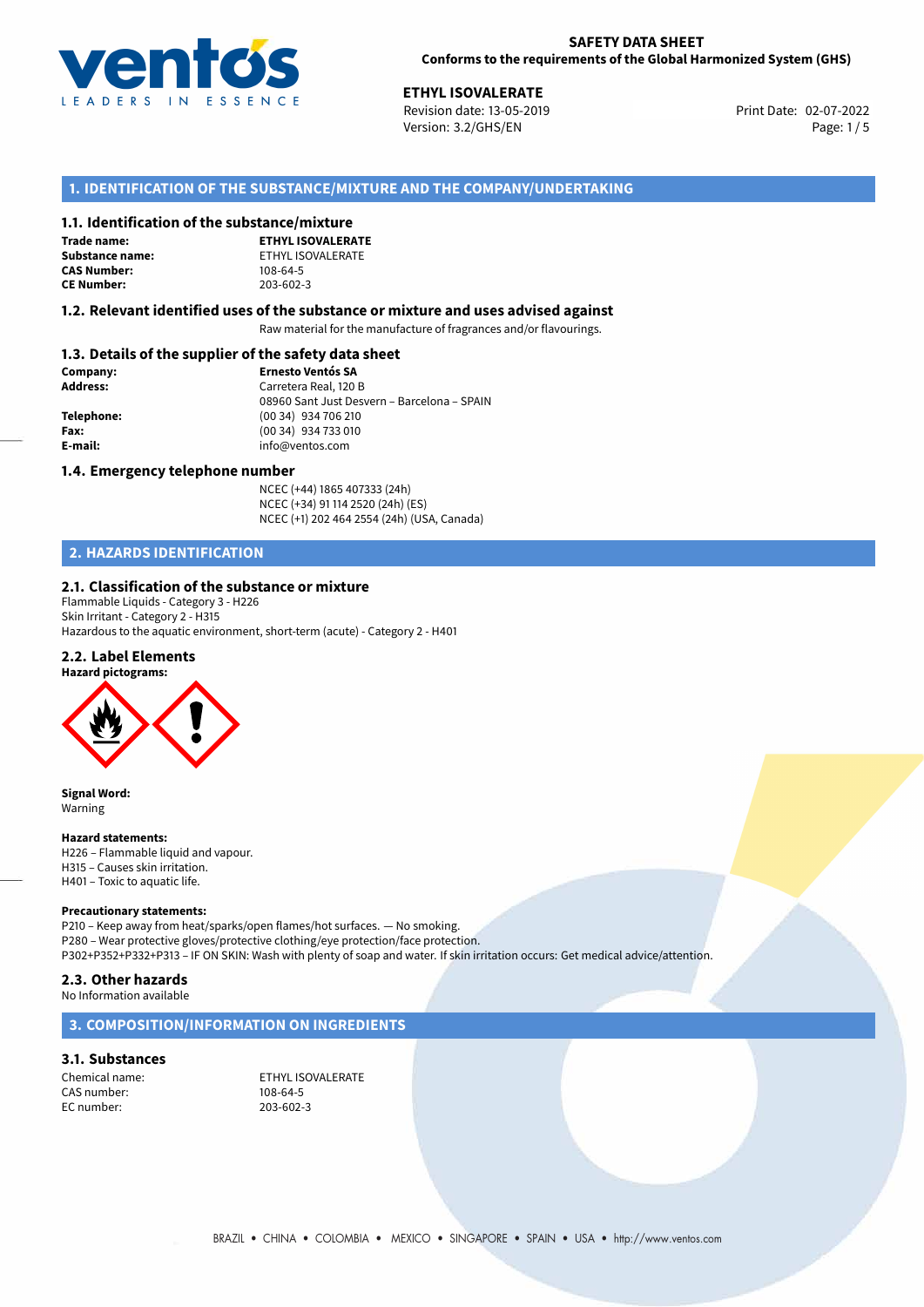

02-07-2022 **ETHYL ISOVALERATE** Revision date: 13-05-2019 Print Date: Version: 3.2/GHS/EN Page: 2 / 5

## **Hazardous constituents:**

| <b>Chemical Name</b>     | % (w/w)   | <b>CAS No</b><br><b>EC No</b> | <b>Classification according to GHS</b>                                                                                                                     |
|--------------------------|-----------|-------------------------------|------------------------------------------------------------------------------------------------------------------------------------------------------------|
| <b>ETHYL ISOVALERATE</b> | $\geq$ 50 | 108-64-5<br>203-602-3         | Flammable Liquids - Category 3 - H226<br>Skin Irritant - Category 2 - H315<br>Hazardous to the aquatic environment, short-term (acute) - Category 2 - H401 |

[See the full text of the hazard statements in section 16.](#page-4-0)

# **3.2. Mixtures**

Not applicable.

# **4. FIRST-AID MEASURES**

# **4.1. Description of necessary first aid measures**

| Ingestion:    | Rinse mouth with water.                                                                                               |
|---------------|-----------------------------------------------------------------------------------------------------------------------|
|               | Obtain medical advice.                                                                                                |
|               | Keep at rest. Do not induce vomiting.                                                                                 |
| Eye contact:  | In case of contact with eyes, rinse immediately with plenty of water for at least 15 minutes and seek medical advice. |
| Inhalation:   | Remove person to fresh air and keep at rest.                                                                          |
|               | Seek immediate medical advice.                                                                                        |
| Skin contact: | Take off immediately all contaminated clothing.                                                                       |
|               | Thoroughly wash affected skin with soap and water.                                                                    |
|               | Seek medical attention if symptoms persist.                                                                           |

# **4.2. Most important symptoms and effects, both acute and delayed**

No information available.

# **4.3. Indication of any immediate medical attention and special treatment needed**

No information available.

# **5. FIRE-FIGHTING MEASURES**

# **5.1. Extinguishing Media**

Water spray, carbon dioxide, dry chemical powder or appropriate foam. For safety reasons do not use full water jet.

# **5.2. Special hazards arising from the substance or mixture**

Known or Anticipated Hazardous Products of Combustion: Emits toxic fumes under fire conditions.

## **5.3. Advice for firefighters**

High temperatures can lead to high pressures inside closed containers. Avoid inhalation of vapors that are created. Use appropriate respiratory protection. Do not allow spillage of fire to be poured into drains or watercourses. Wear self-contained breathing apparatus and protective clothing.

# **6. ACCIDENTAL RELEASE MEASURES**

## **6.1. Personal precautions, protective equipment and emergency procedures**

Evacuate surronding areas. Ensure adequate ventilation. Keep unnecessary and unprotected personnel from entering. Do not breathe vapor/spray. Avoid contact with skin and eyes. Information regarding personal protective measures: see section 8.

## **6.2. Environmental precautions**

To avoid possible contamination of the environment, do not discharge into any drains, surface waters or groundwaters.

## **6.3. Methods and materials for containment and cleaning up**

Cover with an inert, inorganic, non-combustible absorbent material (e.g. dry-lime, sand, soda ash). Place in covered containers using non-sparking tools and transport outdoors. Avoid open flames or sources of ignition (e.g. pilot lights on gas hot water heater). Ventilate area and wash spill site after material pickup is complete.

## **6.4. Reference to other sections**

Information regarding exposure controls, personal protection and disposal considerations can be found in sections 8 and 13.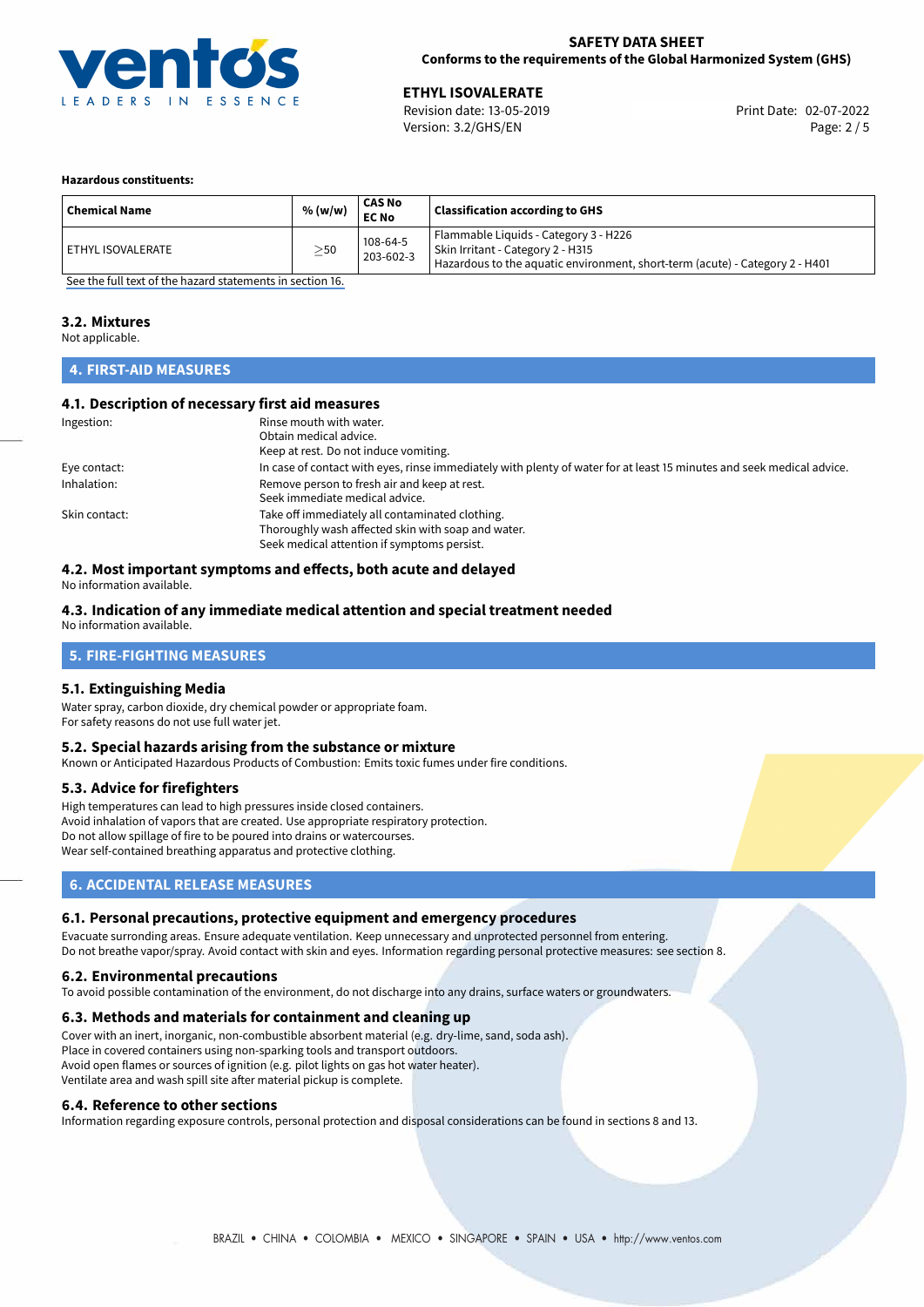

02-07-2022 **ETHYL ISOVALERATE** Revision date: 13-05-2019 Print Date: Version: 3.2/GHS/EN Page: 3 / 5

# **7. HANDLING AND STORAGE**

# **7.1. Precautions for safe handling**

Do not store or handle this material near food or drinking water. Do not smoke. Avoid contact with the eyes, skin and clothing. Wear protective clothing and use glasses. Observe the rules of safety and hygiene at work. Keep in the original container or an alternative made from a compatible material.

# **7.2. Conditions for safe storage, including any incompatibilities**

Store in tightly closed and preferably full containers in a cool, dry and ventilated area, protected from light. Keep away from sources of ignition (e.g. hot surfaces, sparks, flame and static discharges). Keep away from incompatible materials (see section 10).

# **7.3. Specific end use(s)**

No information available.

**8. EXPOSURE CONTROLS AND PERSONAL PROTECTION**

# **8.1. Control parameters**

Components with occupational exposure limits: None known.

## **8.2. Exposure controls**

Measures should be taken to prevent materials from being splashed into the body. Provide adequate ventilation, according to the conditions of use. Use a mechanical exhaust if required.

## **8.3. Individual protection measures, such as personal protective equipment**

| Eye/Face protection:             | Chemical safety goggles are recommended. Wash contaminated goggles before reuse.                                                            |
|----------------------------------|---------------------------------------------------------------------------------------------------------------------------------------------|
| Hand Protection:                 | Chemical-resistant gloves are recommended. Wash contaminated gloves before reuse.                                                           |
| Body protection:                 | Personal protective equipment for the body should be selected based on the task being performed and the risks<br>involved.                  |
| Respiratory Protection:          | In case of insufficient ventilation, use suitable respiratory equipment.                                                                    |
| Environmental exposure controls: | Emissions from ventilation or process equipment should be checked to ensure they comply with environmental<br>protection legislation.       |
|                                  | In some cases, filters or engineering modifications to the process equipment will be necessary to reduce emissions to<br>acceptable levels. |
|                                  |                                                                                                                                             |

# **9. PHYSICAL AND CHEMICAL PROPERTIES**

# **9.1. Information on basic physical and chemical properties**

| Appearance:                            | Liquid                    |
|----------------------------------------|---------------------------|
| Colour:                                | Conforms to standard      |
| Odour:                                 | Conforms to standard      |
| Odour theshold:                        | Not determined            |
| pH:                                    | Not determined            |
| Melting point/freezing point:          | -99                       |
| Boling point/boiling range:            | $131 - 133$               |
| Flash point:                           | $36^{\circ}$ C            |
| Evaporation rate:                      | Not determined            |
| Flammability:                          | Not determined            |
| Lower flammability/Explosive limit:    | Not determined            |
| Upper flammability/Explosive limit:    | Not determined            |
| Vapour pressure:                       | 7,5 mm Hg $(20^{\circ}C)$ |
| Vapour Density:                        | Not determined            |
| Density:                               | $0,86-0,87$ g/mL (20°C)   |
| Relative density:                      | $0,86 - 0,87$ (20°C)      |
| Water solubility:                      | 1:4 IN ETHANOL 60°        |
| Solubility in other solvents:          | SOLUBLE IN ETHANOL        |
| Partition coefficient n-octanol/water: | Not determined            |
| Auto-ignition temperature:             | Not determined            |
| Decomposition temperature:             | Not determined            |
| Viscosity, dynamic:                    | Not determined            |
| Viscosity, kinematic:                  | Not determined            |
| Explosive properties:                  | Not determined            |
| Oxidising properties:                  | Not determined            |
|                                        |                           |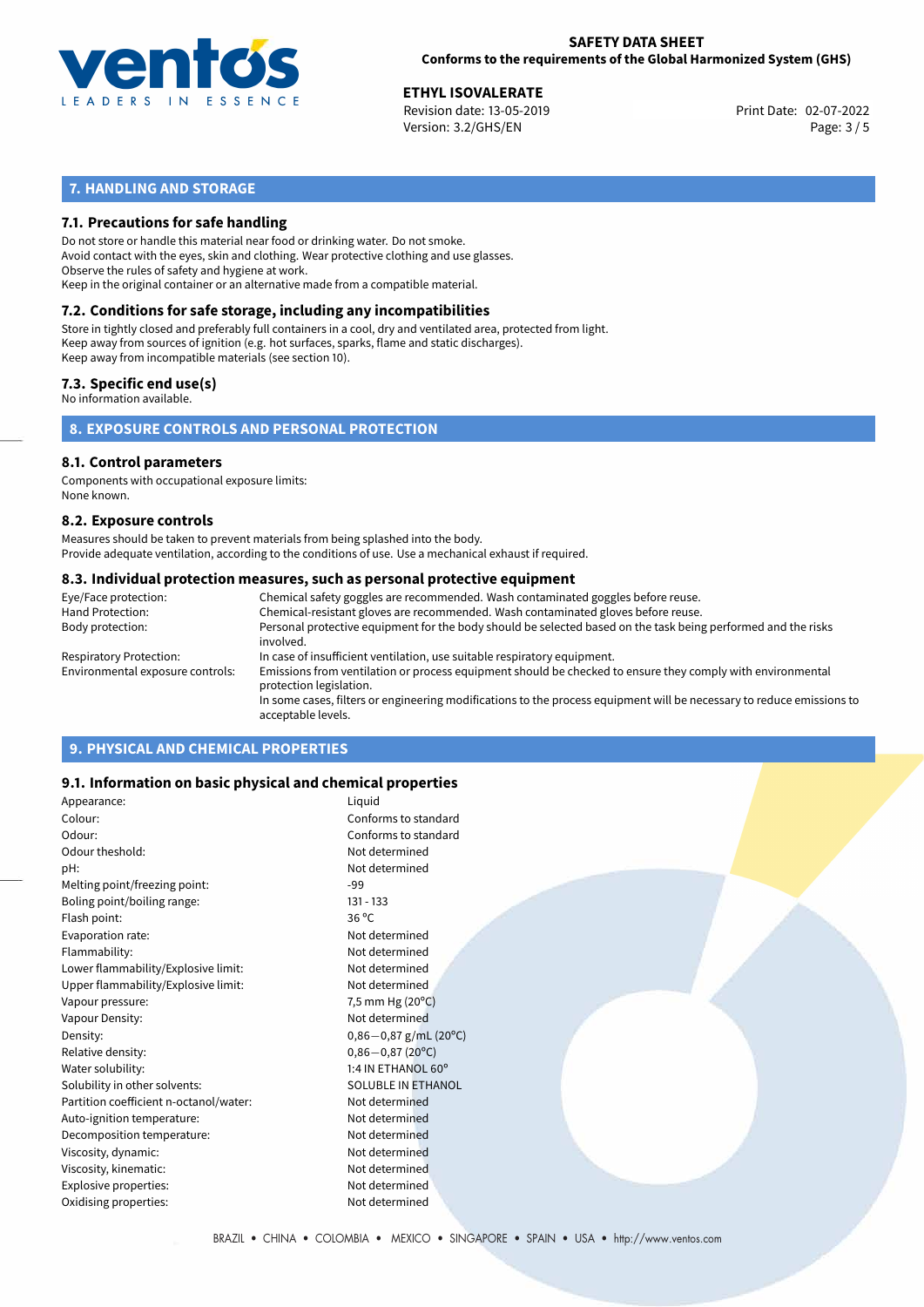

02-07-2022 **ETHYL ISOVALERATE** Revision date: 13-05-2019 Print Date: Version: 3.2/GHS/EN Page: 4 / 5

# **10. STABILITY AND REACTIVITY**

# **10.1. Reactivity**

No hazardous reactions if stored and handled as prescribed/indicated.

## **10.2. Chemical stability**

The product is stable if stored and handled as prescribed/indicated.

## **10.3. Possibility of hazardous reactions**

No hazardous reactions if stored and handled as prescribed/indicated.

## **10.4. Conditions to Avoid**

Conditions to Avoid: Excessive heat, flame or other ignition sources.

## **10.5. Incompatible materials**

Avoid contact with strong acids and bases and oxidizing agents.

# **10.6. Hazardous decomposition products**

During combustion may form carbon monoxide and unidentified organic compounds.

# **11. TOXICOLOGICAL INFORMATION**

| <b>Acute toxicity</b>             | Based on the data available, the criteria for classification are not met. |
|-----------------------------------|---------------------------------------------------------------------------|
| Skin corrosion/irritation         | Causes skin irritation.                                                   |
| Serious eye damage/irritation     | Based on the data available, the criteria for classification are not met. |
| Respiratory or skin sensitisation | Based on the data available, the criteria for classification are not met. |
| Germ cell mutagenicity            | Based on the data available, the criteria for classification are not met. |
| Carcinogenicity                   | Based on the data available, the criteria for classification are not met. |
| <b>Reproductive toxicity</b>      | Based on the data available, the criteria for classification are not met. |
| <b>STOT-single exposure</b>       | Based on the data available, the criteria for classification are not met. |
| <b>STOT-repeated exposure</b>     | Based on the data available, the criteria for classification are not met. |
| <b>Aspiration hazard</b>          | Based on the data available, the criteria for classification are not met. |

# **12. ECOLOGICAL INFORMATION**

# **12.1. Toxicity**

**Assessment:** Toxic to aquatic life. **Experimental/calculated data:** No information available.

## **12.2. Degradability** No information available.

**12.3. Bioaccumulative potential** No information available.

## **12.4. Soil mobility** No information available.

# **12.5. Other adverse effects**

See also sections 6, 7, 13 and 15 Do not allow to get into waste water or waterways.

# **13. DISPOSAL CONSIDERATIONS**

## **13.1. Waste treatment methods**

Dispose of in accordance with national and local environmental regulations.